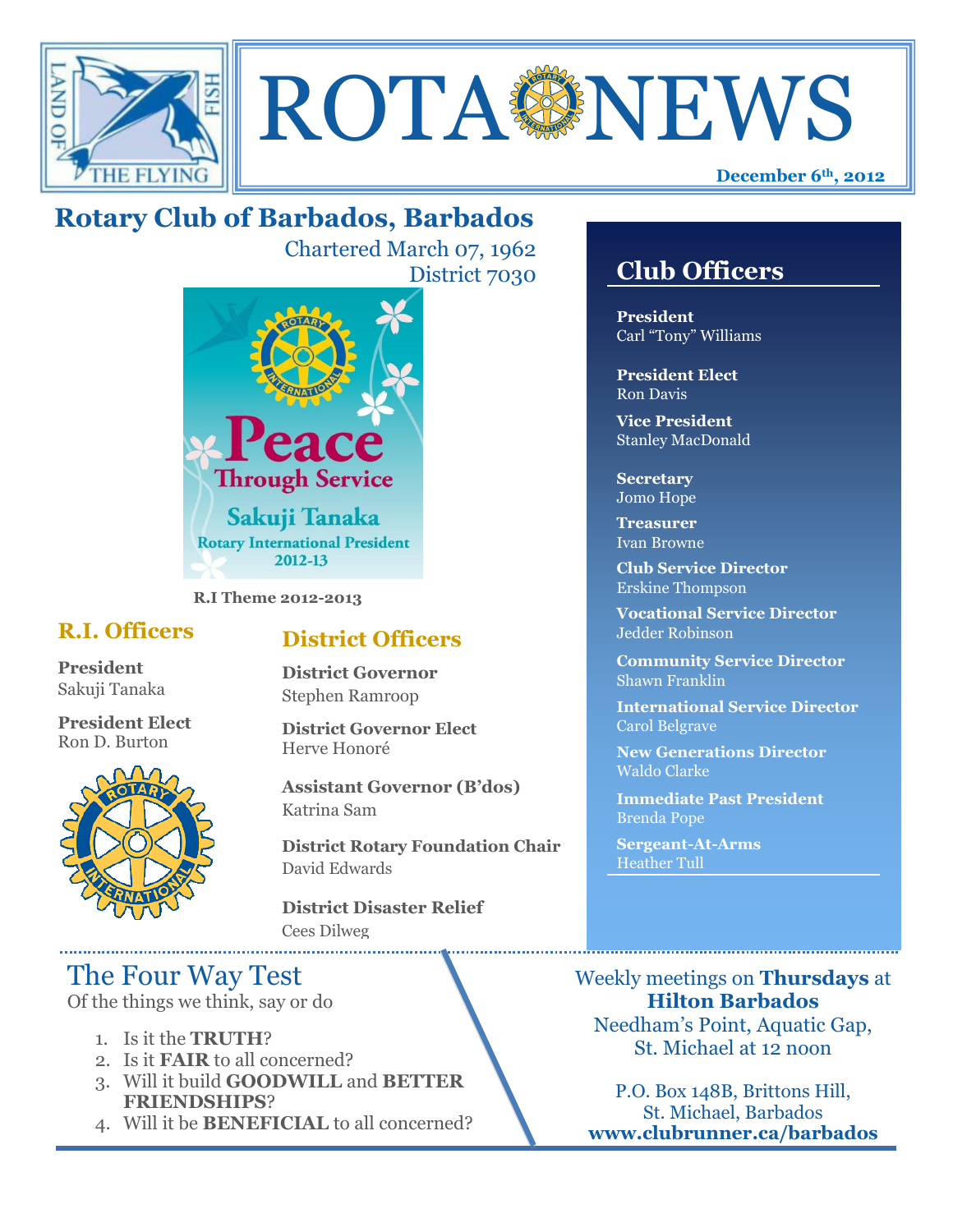## Rotarian Action Group expands maternal health project in Nigeria

In Nigeria, one out of every 18 women dies as a result of childbirth. The country has the secondhighest maternal mortality rate in the world.

That's why the [Rotarian Action Group for](http://www.maternal-health.org/)  [Population Growth and Sustainable Development](http://www.maternal-health.org/) targeted the northern Nigerian states of Kaduna and Kano with a pilot program aimed at reducing maternal mortality by preventing and treating obstetric fistula, a serious birth injury. From 2005 until 2010, the project, partly supported by a grant from The Rotary Foundation, reduced maternal death by 60 percent in participating hospitals, reached 1 million women of childbearing age, and repaired obstetric fistulas for 1,500 Nigerian women.

"We have to empower women, and women cannot be empowered if they can't make their own choices in antenatal care and child spacing," says Dr. Robert Zinser, CEO of the Rotarian Action Group for Population Growth and Sustainable Development and member of the Rotary Club of Ludwigshafen-Rheinschanze, Germany.

Zinser has been to Nigeria nearly 20 times to work on maternal and child health projects, including the northern Nigeria pilot focused on the prevention and treatment of fistulas. An obstetric fistula is a birth injury that can cause stillbirth and, in the mother, chronic incontinence, infection, nerve damage, or death. The primary cause is labor that goes on for too long, often for days. Because 70 percent of Nigerian women deliver at home, often without access to proper medical care, long labors that would be prevented in the developed world are more common.

According to the World Health Organization, "prevention is the key," Zinser says. "We insisted on a comprehensive approach of better antenatal care" that includes training, equipment, quality, hygiene, and benchmarking.

The project also included surgery to repair damage from fistula. Many women with the injury don't know it can be repaired, so Rotarians created a series of radio programs that explained the condition, its causes, and the available treatment.

"People listened, and village women found out their

"People listened, and village women found out their fistulas could be repaired at the Rotary center. We repaired 1,500 fistulas, 500 more than our goal," Zinser says.

The action group is now preparing to replicate the project in the states of Abuja and Onoda, with plans to eventually establish the model in other central and southern Nigeria states.

Zinser is adamant that the project can be implemented in other areas with high maternal mortality. "We must save the mothers so that the mothers can save the world," he says.

- The action group has a team of medical experts available to help clubs propose and implement projects in the area of maternal health. To learn more about this or how to start a project like the Nigeria pilot, visit [maternal](http://www.maternal-health.org/)[health.org.](http://www.maternal-health.org/)
- [Watch "The Edge of Joy,"](http://www.maternal-health.org/media/the-edge-of-joy/index.html) a documentary that follows doctors, midwives, and families inside a maternity ward in Kano.
- Read about other maternal health projects on the [Rotary Voices](http://blog.rotary.org/category/maternal-and-child-health/) blog.
- [Watch "Doing Good: Intro,](http://vimeo.com/34051471)" a video about how your comtributions to The Rotary Foundation support programs like these. [Contribute now.](http://www.rotary.org/en/Contribute/Pages/ridefault.aspx)

#### Reminder!

#### . **Carols by Candlelight – Sunday December 9th**

Please make a special effort to attend and remember to check the list which was circulated by Rotarian Carl Williams for items required.

# **Meeting Details**

At our Fellowship Meeting held on Thursday, November 29th, 2012

#### Sgt-at-Arms: **PP Anthony Reece**

- Fines \$259.00
- Raffle \$114.00
- Attendance 52%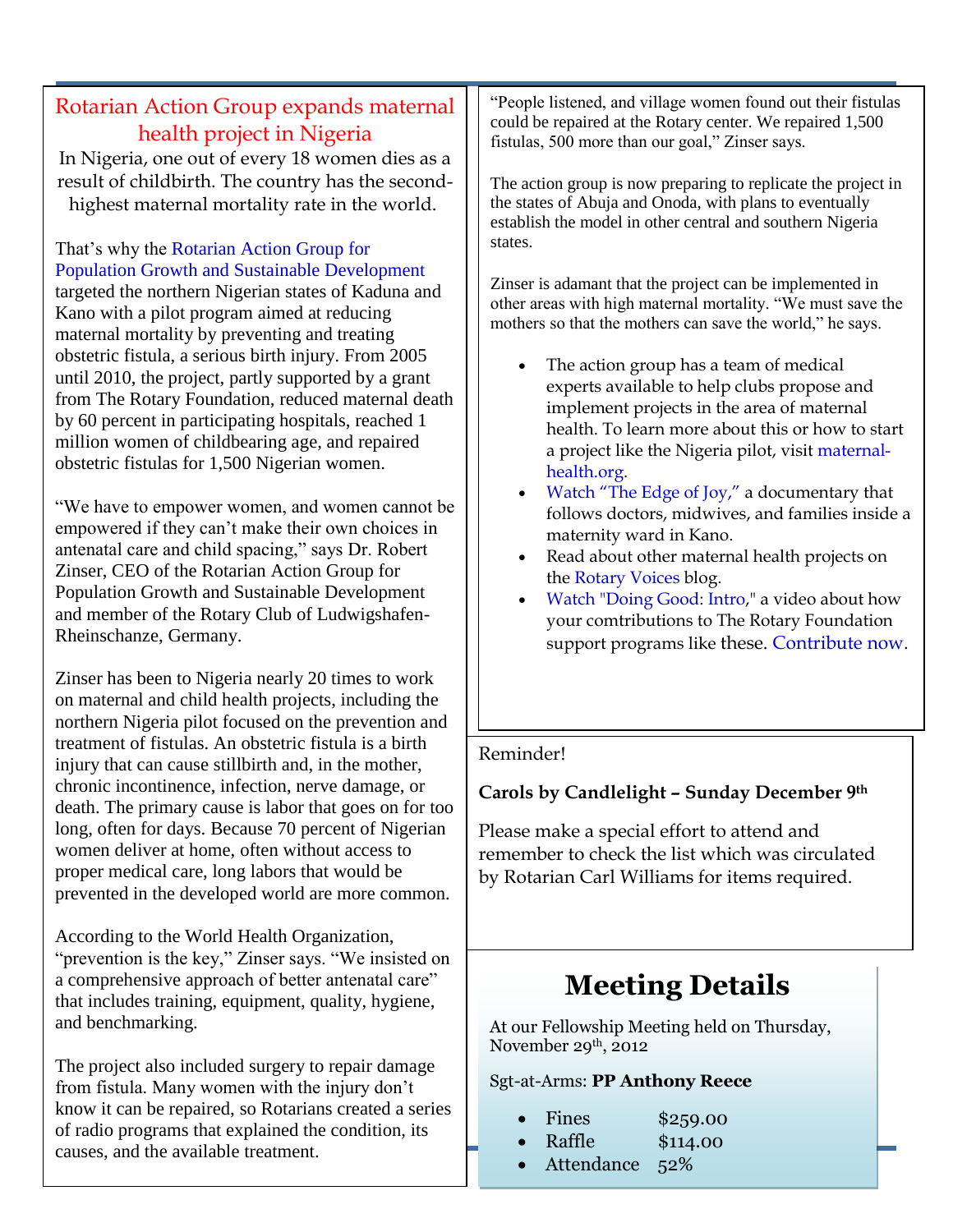#### **Annual Gratuity for Hilton Staff.**

It is that time of year for us to make the annual contribution of \$10.00 per member as a gratuity to the waiters and other staff at the Hilton who serve us weekly. Since contributions comes only from Rotarians present on the collection day invoices will be issued in an effort to make it easier for these who wish to contribute.

Rotary announces partnerships with food bank network and youth service group

Two new service partnerships announced this month by Rotary International will support humanitarian efforts by clubs and districts.

RI will combine resources with the [Global](http://www.foodbanking.org/)  [FoodBanking Network](http://www.foodbanking.org/) to alleviate hunger worldwide. And Rotary and [YSA \(Youth Service](http://www.ysa.org/)  [America\)](http://www.ysa.org/) will work together to encourage young people to participate in service projects in their communities.

Working with the Global FoodBanking Network, Rotary clubs and districts will be able to volunteer at food banks and help create new ones, organize food collection drives, sponsor trucks for food delivery and distribution, raise awareness of hunger, and distribute food to hungry children through the BackPack and other school food programs.

"Rotarians have served selflessly in the communities where we are developing and expanding food banks," says Jeffery D. Klein, CEO of the Global FoodBanking Network. "We want to connect Rotary clubs and districts to service projects and food distribution in the more than 20 countries where we are currently engaged in food banking activity, and inspire them to take leadership in this generation's quest to end hunger."

Founded in 1986, YSA has partnered with hundreds of organizations in more than 65 countries to increase the number and diversity of young people ages 5 to 25 serving in their communities. The organization works to educate youth, teachers, community organizations, and public officials in the power of young people to solve problems, and to engage the children and youth as volunteers, academic achievers, and community leaders.

YSA's annual Global Youth Service Day campaign, this year 20-22 April, mobilizes millions of young people in service activities.

Rotary, Rotaract, and Interact clubs and districts are encouraged to use YSA resources and participate in the organization's activities. Interact and Rotaract clubs and districts are also encouraged to take part in Global Youth Service Day by [registering their](http://www.gysd.org/register)  [projects](http://www.gysd.org/register) with YSA.

Among the clubs participating in this year's event is the Interact Club of AMES-Cottonwood, Utah, USA, which will host a mini marathon. Funds from the race will be donated to Salt Lake Donated Dental Services, a nonprofit organization that provides dental treatment to underprivileged residents.